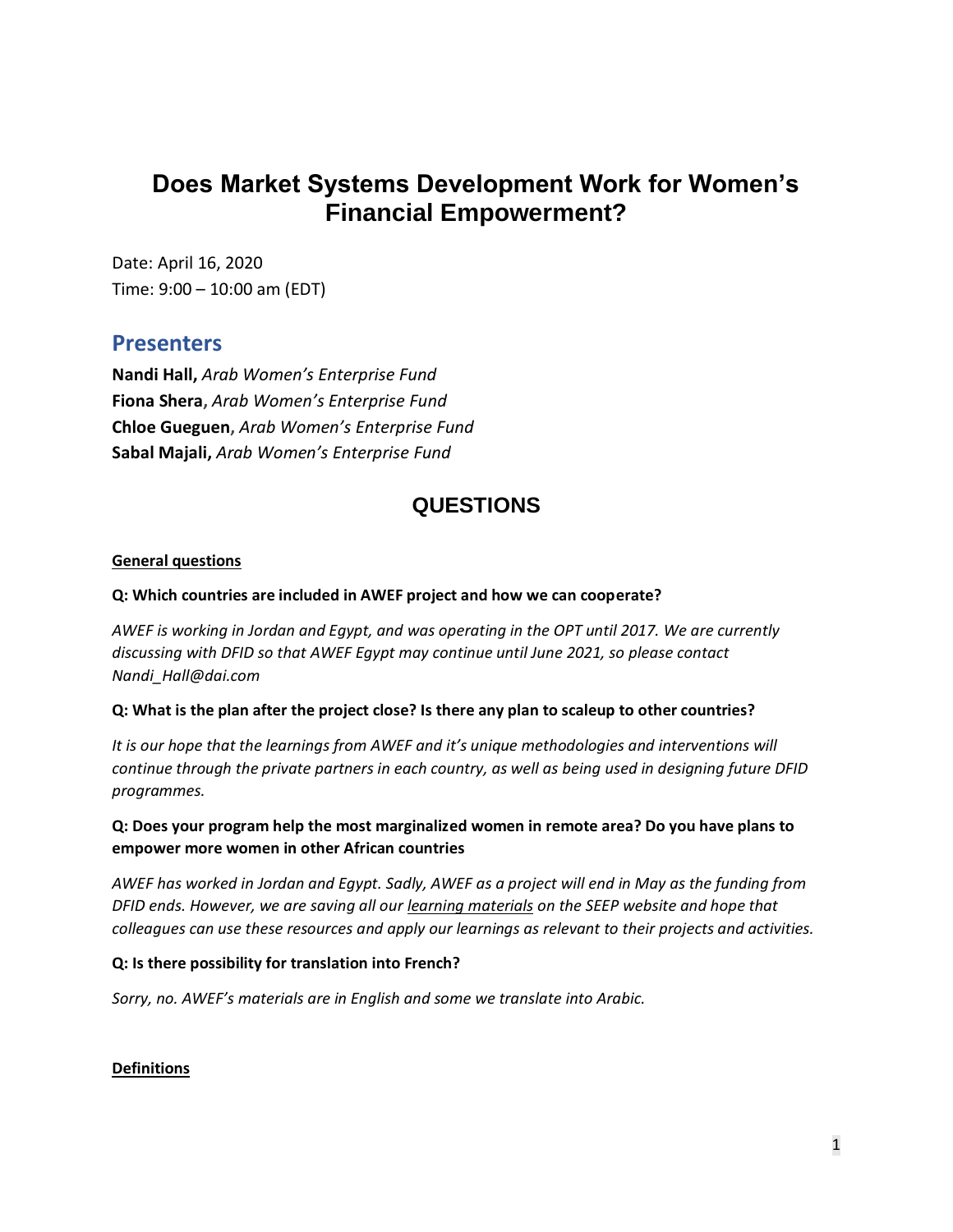### **Q: What is MSD?**

*Market Systems Development - a market-oriented approach which involves working with market actors firms, institutions to change the way they do business. We focus on introducing new ways of working that enable women to participate more actively - as consumers, producers, employees.*

### **Q: What is DFS? What is MENA?**

*MENA is Middle East and North Africa; DFS is Digital Financial Services*

### **Q: What is PSP?**

*PSP is Payment Service Provider*

#### **AWEF's OVERALL APPROACH – TARGETS, METHODOLOGY**

#### **Q: How do you select or focus sector for women? What are your tools?**

*We had a selection tool - this is explained in the Powerpoint Presentation. We used a sector selection criterion that considered 3 factors Relevance, Growth Potential and Competitiveness, and Feasibility:* 

## *1. Relevance*

*Subsectors that are relevant to our target beneficiaries will already have high numbers of poor or disadvantaged women working in the sector or have clear evidence to suggest that they will be able to attract more poor or disadvantaged women into the subsector. This is a key criteria given the WEE nature of AWEF as well the project's targets. Specific indicators under this criteria include:*

- Number of poor women currently active in the subsector (and their roles / conditions including *as employees, producers, owners of businesses, unpaid employees, potential employees);*
- *Nature and condition of poor women's current participation in the subsector;*
- *Potential for adding more or better work or business opportunities for poor women in the subsector.*

## *2. Growth potential and competitiveness*

*A subsector must also be competitive with strong growth potential. If a subsector is growing then it is more likely to be able to absorb more employees and offer opportunities for increased income for participants within the subsector or for increasing employment opportunities for new participants. While this criterion is not specific to women, the sector growth potential had a direct impact on how many new workers the sector can absorb and within that how many poor women the sector will be able to absorb. Specific indicators for this criterion include:*

- *Potential to competitively increase exports*
- *Potential to competitively substitute for imports*
- *The growth potential of the domestic market i.e. fast growing sectors highlighted by an increased marginal propensity to consume*
- *Opportunities to increase income for AWEF's local target group including new employment or opportunities for improved employment/ conditions for target group*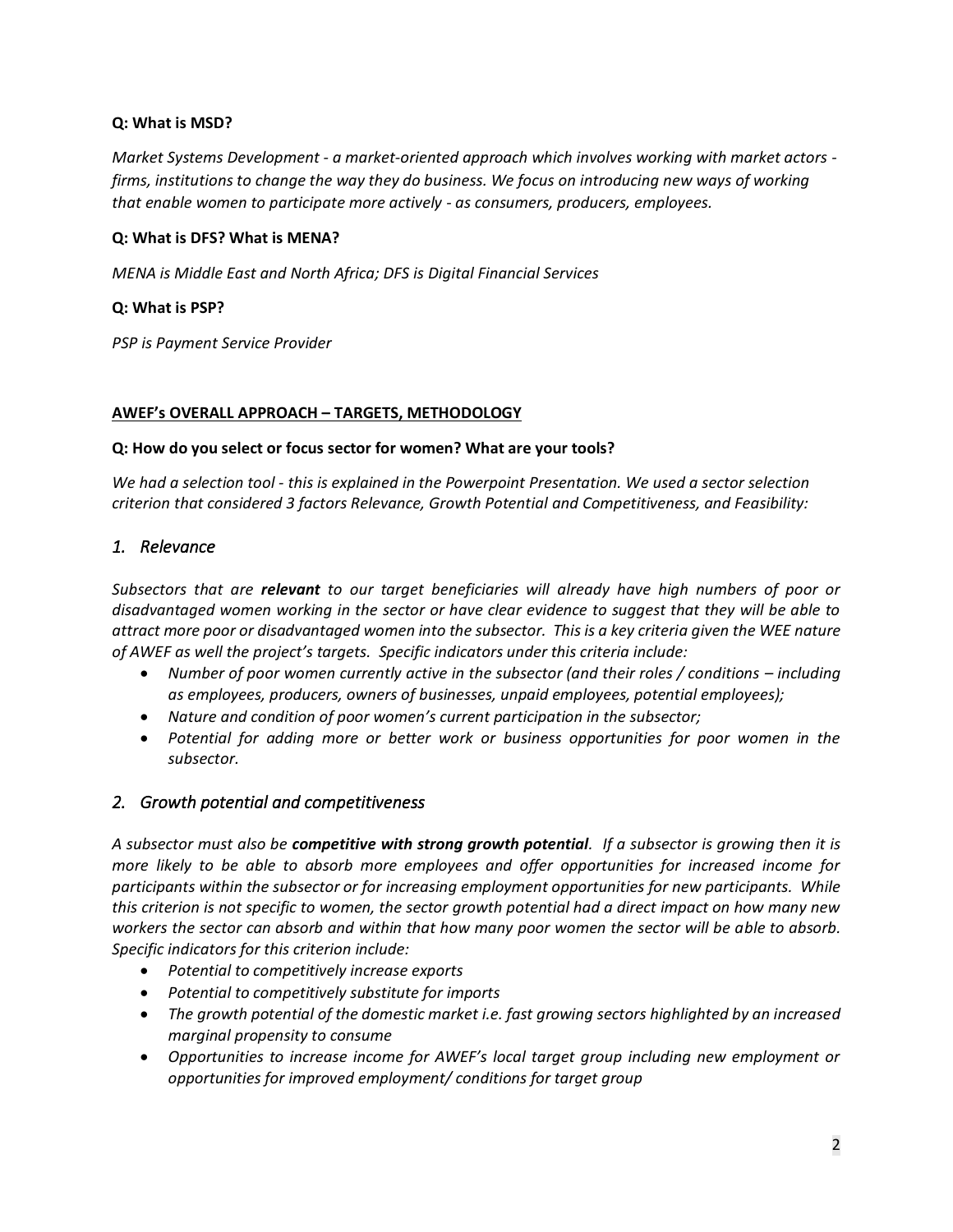## *3. Feasibility for stimulating systemic change that benefits the target group*

*AWEF has only five years to achieve its results. Therefore each subsector must prove that there is potential for feasible and sustainable change to occur within the market system that will benefit women, within a 5 year timeframe. Indicators to be analysed will include:*

- *The degree and levels of barriers to entry created by formal (e.g. regulatory environment) and informal rules and/or social norms that affect willingness, barriers or incentives to change;*
- *Capacity of key market players to take a leading role in driving system change;*
- *Willingness (capacity and capability) of market players to change;*
- *Existence of external factors that would support the proposed system changes;*
- *Likelihood of distortion within the market system that will "crowd out" AWEF efforts (for example government policies, other projects / actors in the same space operating different models) that could impact feasibility for change (positively or negatively);*
- *Available / accessible points of leverage within the sector / market that can be accessed and influenced by the project in the project's timescale; for example geographical clusters of the sector or women engaged in the sector rather than a fragmented or disbursed sector, large actor(s) in the sector, positive and / or enabling policies; and*
- *Political stability – how dependent is the intervention on certain government players and how likely are they to change within the 5-year AWEF timeframe*

### **Q: Do you have set KPIs to measure the impact?**

*We have a logframe that includes outcome and impact level results for women including measuring their*  increased income, decision making (voice and choice), their skills. We also measure at output and *outcome level the changes to businesses as the changes in business enable some of the changes for women to be sustained.* 

## **Q: Would you be having an age segregated data in women accessing digital finance...Are younger women more likely to use digital finance than older women?**

*Yes, our data is disaggregated.*

*JoPACC "The Jordan Payments and Clearing Company'' as a managing entity of national micro and retail digital payment system in Jordan are working with all the PSPs to start on collecting gender disaggregated data as its not yet effective in Jordan. t in Jordan.* 

*But according to AWEF's research and baseline studies in Jordan through our M&E system, most of the women's users age varies between the ages of 18 to 44.44 years.*

## **Q: How has your approach adapted for different kinds of women? For example, have there been any adaptations for women with disabilities? Are there certain groups of women where it's been especially difficult to convince the private sector that they are viable clients?**

*Our approach started on targeting women within the underserved areas and disadvantaged in terms of access to financial resources and services, most of our women/beneficiaries owned mobile phones but they were slow to adopt financial services.*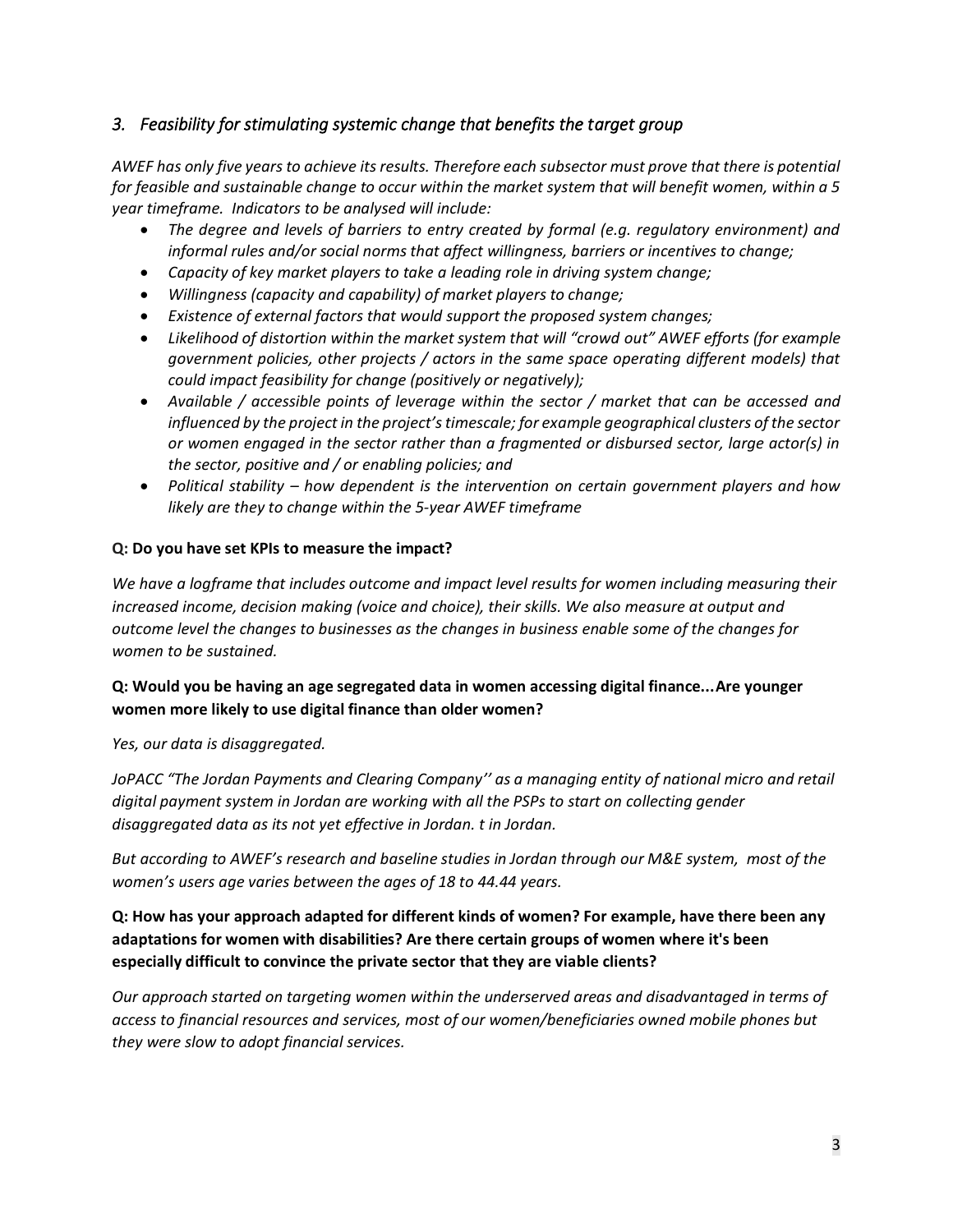*We have been working with our partners to make their business case a successful one, we worked on defining the most effective ways to serve these customers because of the challenges associated with creating, managing, and sustaining successful agents in these underserved communities.* 

*AWEF successfully worked with the partner Dinarak to design and implement the female agent model to navigate and mitigate challenges encountered and reach many new female clients in different geographical areas. The partnership launched the first "mobile money" female agent network in Jordan and the MENA Region, thus accelerating access to e-wallets for disadvantaged women. The model was replicated with other partners, however, the impact is yet still slow because and the results showed its effectiveness. In Parallel , AWEF also worked with the partners on designing and developing tailored products based upon the women's needs to attract them to using the services and increase their level of usage.*

*This model was tested mainly for Jordanian nationals but it also impacted positively on refugees as our partners' database revealed positive results on different categories in Jordan including refugees and other Arabic citizens*

*Due to the complex nature of certain terms and concepts in both Women's Economic Empowerment (WEE) and Market Systems Development (MSD), key definitions for the purpose of this AWEF are as follows:*

- *Agency: When a woman has the: "capacity to make decisions and act on opportunities that lead to economic advancement." In this way, agency is not only about acting on opportunities and decision making but also about a woman's ability to influence her surroundings. This influence can take the form of enhancing voice, choice and control of her surroundings and the market systems which she interacts within.*
- *Access: Enhancing a woman's access is when she has the capacity to obtain greater economic resources. In other words, she has been able to access the opportunities, services, and assets required to upgrade her economic position.*

*In Egypt, one of the main sources of recruitment for female agents has been through local Egyptian NGOs. Many of these NGOs served disadvantaged women. Baheya is one example, which focuses on women who have recovered from breast cancer. The main adaptation was to introduce as a part of our intervention a partner, AXA Insurance, which provides medical insurance to the women (not only Baheya, but all the female agents). We have designed our programmes to be cross-cutting for all disadvantaged women, so that there is no hinderance or disadvantage to anyone who wants to participate.*

*For the DFS Learning, the programme was adapted from using an online platform for accessing videos for learning, to easy to load videos on their mobiles, and website enabled viewing of the materials. This was due the difficulty of signing into the learning platforms and the high internet cost and accessibility for women.*

*Some private sector partners are initially hesitant to reach out to women in more remote governorates or places outside the bigger cities. However, they are gradually understanding through the pilot phases and business cases that women are an increasing commercial asset and now are more willing to invest and expand activities to more areas.*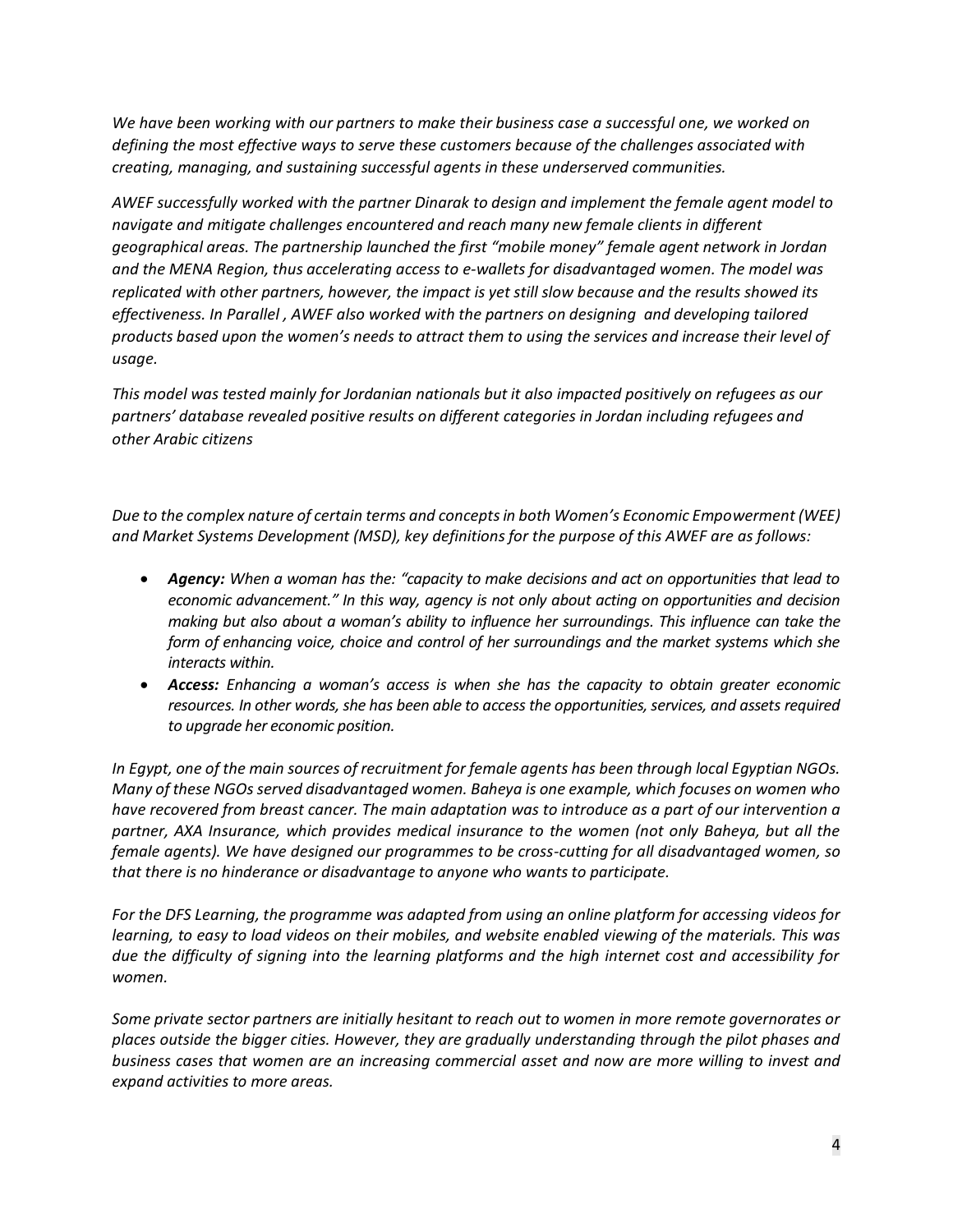## **Q: Is the system change confined to how a woman changes the system or also how a woman changes her approach to cope with the system**

*AWE'Fs interpretation of systems change is about changing the "core structure of a system that leads to sustainable improvements for women". It is not so much about how a woman herself changes the system but rather: (i) how the system is changed in ways that enables women to participate more actively (as a consumer, producer, employee) and (ii) the extent to which this change delivers benefits to women in terms of enhanced access or agency. We look at 3 dimensions which align with our Theory of Change (see the power point presentation).*

- *1. Market actor change / disruption (scale) – this looks at the extent to which a new AWEF practice has been taken up by market actors, and the extent to which formal rules, policies and regulations have responded to the adoption of the new practice. It provides an indication of the scale of change has achieved.*
- *2. Informal rules and expectations (depth) – this looks at the extent to which "informal rules" or expectations (amongst women and market actors) are emerging that encourage and incentivise more market actors to adopt the new practice or business model. Essentially, is the new practice emerging as an unwritten rule or new norm that needs to be followed for market actors to remain relevant or competitive within their market system. This is important as it provides an indication of the depth and sustainability of change.*
- *3. Benefits to the target group (effectiveness) - AWEF will only report a systems change as successful if it delivers positive benefits for women in terms of enhanced agency or access. Agency for AWEF is about enhanced capacity to make decisions and act on opportunities that lead to economic advancement. Access is when a woman has the capacity to obtain greater economic resources ie. opportunities, services or assets that enable her to upgrade her economic position.*

*We anticipate writing a summary blog on our approach to systems change and will share it on the SEEP Network [website](https://seepnetwork.org/AWEF-Learning-Series) once complete.*

## **Q: What challenges did the project face?**

## **Key challenges included:**

- *Blending of 2 methodologies (Market Systems Development and Women's Economic Empowerment) meant the project had to establish new approaches, tools and systems to implement which took time as well as learning for the team on how to apply the approach most effectively. It was also hard very difficult to know which models would work so the programme felt risky at the start. Lots of approaches were tested and then the ones that worked most effectively were scaled up and / or replicated with other partners.*
- *Very short time frame (4 years of implementation) to achieve very high targets; 150,000 women for increased income and/or wellbeing in this time frame*
- *Operating over 3 countries (OPTs until March 2018) and multiple sectors – and ensuring both agency and access outcomes*

## **Q: What strategies did you used to influence institutional market actors?**

*Our primary approach was to analyse the system and understand what the potential barriers and incentives were for all market actors and identify the constraints within the system. By understanding*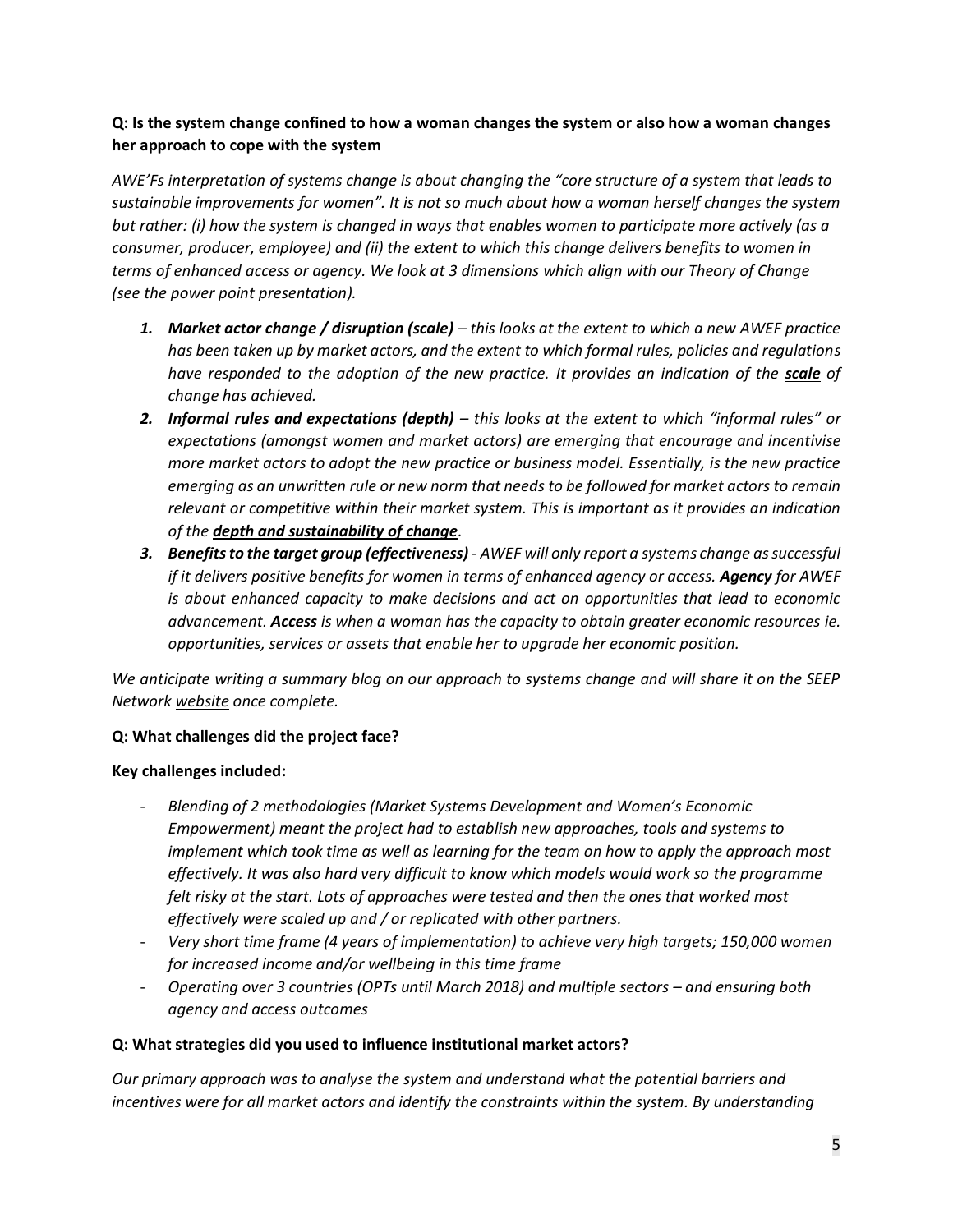*what the constraints were, we could then present a case for change that resonated with market actors and which would generate benefits for women. The key to successful influencing at this stage was to select interventions and constraints that were important to women and to the market actors we were working with. Another channel of influence was using co-creation – essentially working hand in hand with partners to develop the model and approach. This helped to build ownership and embed the model. During the scale up phase we used different techniques to influence uptake. These depended very much on the intervention focus. For some interventions we developed a commercial business case to "sell" the concept to other private sector firms and disseminated this widely – this was particularly relevant for work in Egypt on Citrus and Ready Made Garments. In others we focused on institutionalising new rules/approaches and encouraging uptake by others working with or through lead partners. This approach was particularly relevant in Jordan for encouraging more municipalities to establish WEE units and adopt licensing guidelines for home-based businesses. We also looked for wider opportunities to advocate for change in formal policies and regulations which involved work with government and regulators. This featured in our work on financial inclusion in the oPTs and in Jordan on WEE Units.* 

## **WEE UNITS**

### **Q: Can you talk more about the sustainability plan for the wee municipality units in Jordan?**

#### **Q: How many municipalities are wanting to adopt the approach?**

*The approach here is to build ownership by the municipalities to own and run the WEE units* independently of donor help. AWEF initially worked with Jerash municipality to pilot the WEE unit *concept. We then facilitated roll out to other municipalities – this facilitation has included sharing learnings, providing training rather than financial support to the WEE Units. To date 14 other municipalities have established their own WEE units. The funding is through the municipalities own budgets although some municipalities are also seeking external funding to help develop the approach e.g to establish farmers markets to support market linkages, and provide guidelines and support to women home based businesses to obtain licenses for their products and businesses. There has also been extensive cross learning between municipalities regarding their WEE Units.*

*The WEE units act as a key enabler for all of AWEF's interventions. They have supported the implementation of our market linkages interventions. Private sector firms wishing to identify suppliers, for example for dairy products, work with WEE units to identify female entrepreneurs in their local municipality. The WEE units also worked with AWEF to operationalise the process for issuing vocational licenses for home- based female-owned businesses, which for example have enabled dairy producers to improve their productive standards and formalise their businesses enabling them to sell directly to buyers. We have written up a blog about the [home-based licensing process](https://seepnetwork.org/Blog-Post/Discovering-A-Route-to-Formalize-Women-Owned-Businesses-in-Jordan) and will also be publishing a detailed blog about the WEE units soon.*

#### **Policy Changes**

## **Q: When you note "50 institutions committed to change policies or practices" -a) how was that commitment made, and b) did it move beyond commitment to actual changes?**

*These are institutions that have committed to change policies, approach in line with AWEF models. These might be private sector firms, supporting market actors or public bodies or institutions. Essentially they have committed to change their practices and approach to be more inclusive. So, for example Al Mazra'a*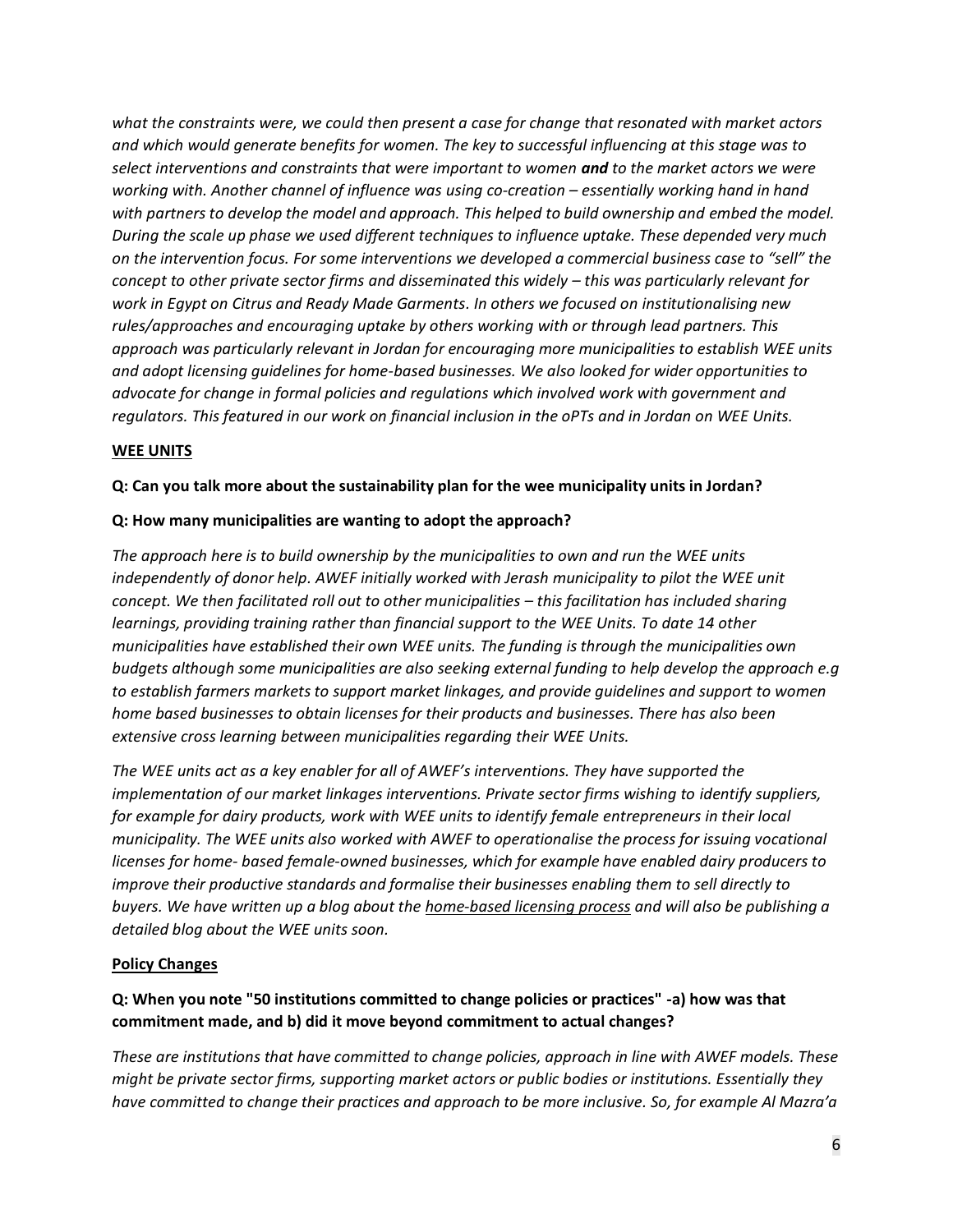*Dairy in Jordan changed committed to, and delivered on a commitment to source products from home based women producers. Arafa Group in Egypt committed to and delivered on a commitment to adjust its recruitment processes to recruit more women. As a result, they entirely modified their recruitment processes as this new model made business sense and increased their ability to recruit and retain women as employees. These changes are sustainable because they are commercially viable and make business sense to the market actor – they often address and resolve a fundamental constraint in the market systems, for example an inadequate supply of dairy products or a firms inability to effectively recruit and retain women in their workforce. In both cases the new AWEF practice addressed this underlying constraint and demonstrated why it made business sense to adjust, improve and embed the practice.* 

*It is important to note that AWEF did not in general focus on national policy changes we had neither the timeframe nor the budget. The focus was principally on market actors/lead partners. However, in some instances we did influence national approaches e.g WEE units in Jordan, financial inclusion practices in the oPTs.* 

## **Market Linkages**

## **Q: Could you say a bit about the theses 938 Market Linkages and 30, 019 micro market linkages relative to the kind and size of market beneficiaries were linked to?**

*As part of our suite of interventions we facilitate linkages between market actors for example women home based businesses and a retail company who buys their products through a formal linkage / contract. Market linkages is a key element of AWEF's approach to integrating women into the market system. It also helps to demonstrate to market actors the "value" that women bring to a market e.g. improved access to quality products, expansion of their responsible supply chain. Our market linkages activities have focused on a variety of products such as dairy products, embroidery and household items. The focus of our interventions was on facilitating linkages between the producer / supplier (ie. women producers or home-based businesses) and the buyer (ie. the retailer or private sector business) and where necessary supporting both parties to understand the value of the collaboration. The buyer then works with the producers to establish quality, prices, quantities etc.* 

*They are sustainable because they are not run by the project, but they are a business agreement between market actors i.e. a producer and a buyer. We i.e. the project, facilitate the link but are not part of the linkage itself. AWEF's focus is on proving the concept behind a new market-linkage and de-risking the process of testing the concept. AWEF also helps to facilitate market linkages initially. However, once the concept is proven AWEF takes more of a back seat and simplify facilitates replication of the approach. This is the key to achieving sustainability.* 

*Through this webinar and other learning and close down activities we are reaching out to encourage other organisations to learn from AWEF's approach in Egypt and Jordan. We hope this will also contribute to sustaining and growing approaches that have been tried and tested through AWEF.* 

*We will be publishing a blog on our Jordan market linkages interventions very soon. You can also watch ou[r previous webinar](https://seepnetwork.org/Webinar-Post/Linking-Women-to-Markets-A-Closer-Look-at-Womens-Market-Readiness) on linking women to markets, featuring speakers from AWEF, International Trade Centre and ACDI/VOCA.*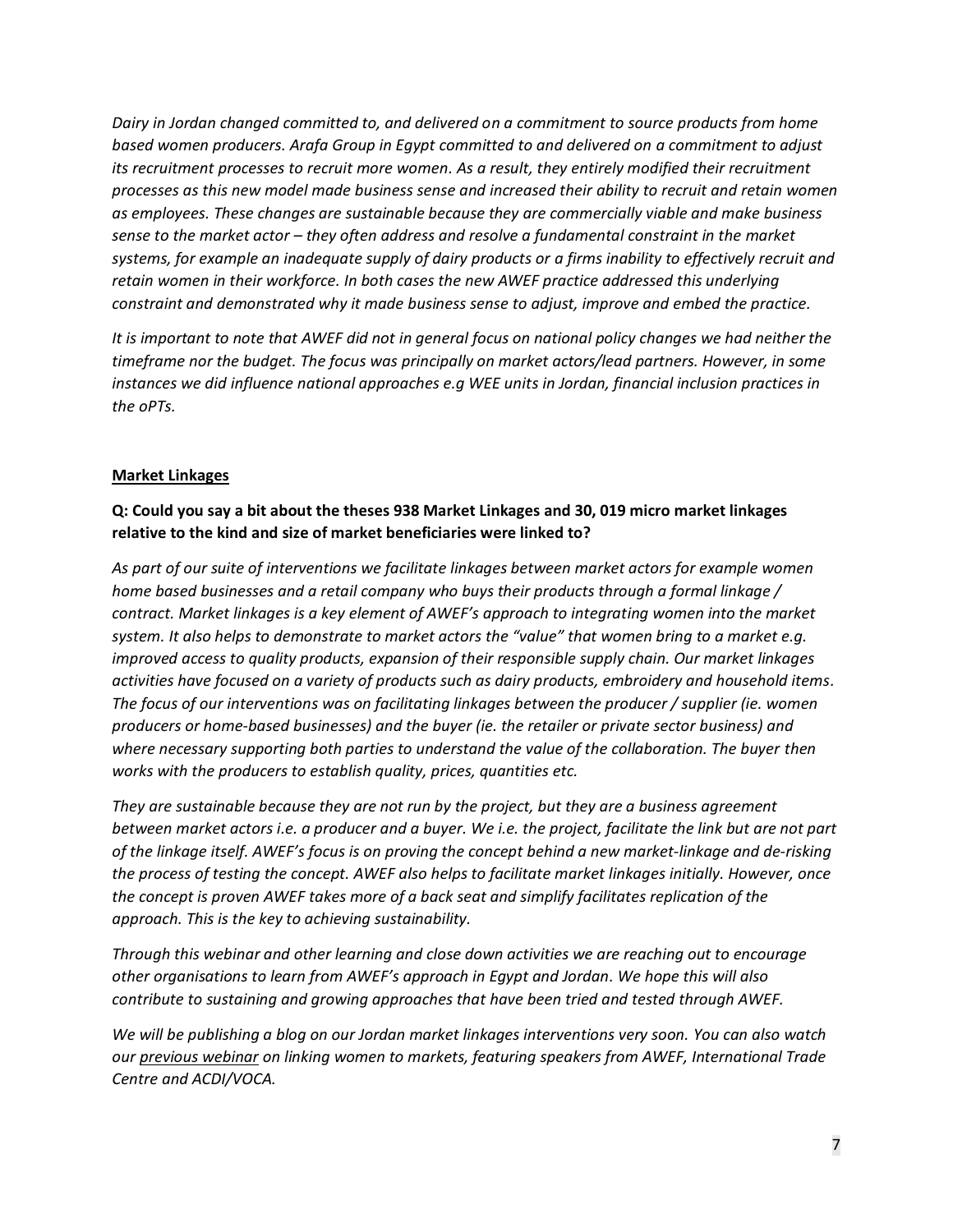*In Egypt, many of our market linkages are associated with the over 200,000 women micro-businesses owners that we are working with through the Microfinance Companies in Egypt. AWEF Egypt has facilitated their learning and uptake of financial tools and digital services, including e-payments and ewallets. In addition, AWEF is facilitating the introduction of 800 female agents under Heya Fawry and as Unilever 'Zeinab' agents serving over 20,000 women in the past 8 months.*

### **SOCIAL NORMS & AGENCY Questions**

**Q: How do we deal with the issues of control to resources when it comes to women empowerment. Women are working so hard even in the international space and the efforts are going to the pockets of men. How can we break this cycle?**

*Our logic is to demonstrate how changes in approach (which often touch on embedded norms like control over whether women work, mobility, access to resources etc.) can generate wider benefits within the workplace and, over time, the household they live in. For example - supervisory and communications training has delivered productivity improvements and helped to give women more voice and control in the workplace. Moreover, there is anecdotal evidence that this is also delivering benefits and change at the household level – women are finding their voice at home and male supervisors are practicing their improved communication skills into their own household. Financial inclusion aims to give women more control over their finances so they can manage their income more effectively. AWEF does not tackle social norms head on, it aims to nudge change by demonstrating how new ways of working (that may challenge social norms) deliver commercial, economic and social benefits at the workplace, household level and for women themselves.* 

## **Q: Did you engage men in the interventions to change the gender-based inequalities at households and have a wider impact? If yes, how?**

*As an MSD-project AWEF doesn't work directly with beneficiaries at household-level. Rather we work through market actors (private sector, governments, civil society) to address some of the gender-based inequalities at household level and within the wider market system. However, several of our interventions have directly or indirectly engaged men. For example, the owners and senior management of many of the companies that we have worked with are male. In our work in the ready-made-garments and citrus sectors in Egypt our intervention to improve treatment of women in factories/processing plans, and thereby their retention, targeted supervisors, majority of whom are male. Our media and behaviour change intervention in Egypt has also targeted both male listeners and male media professionals, to change how women are shown and perceived in mass media communications. AWEF is also mindful to apply a 'do no harm' policy in designing our interventions.*

## **Q: How did you tackle the social norms? Was there any sensitization or behaviour change element to the project?**

A core component of AWEF's Theory of Change, shown in Fiona's presentation, is to influence behaviours *and informal rules affecting women's participation and access to markets which are often influenced by social norms. Most of our interventions target social norms indirectly. We work through market actors, including private sector and governments, to bring solutions to and challenge women's lack of access to*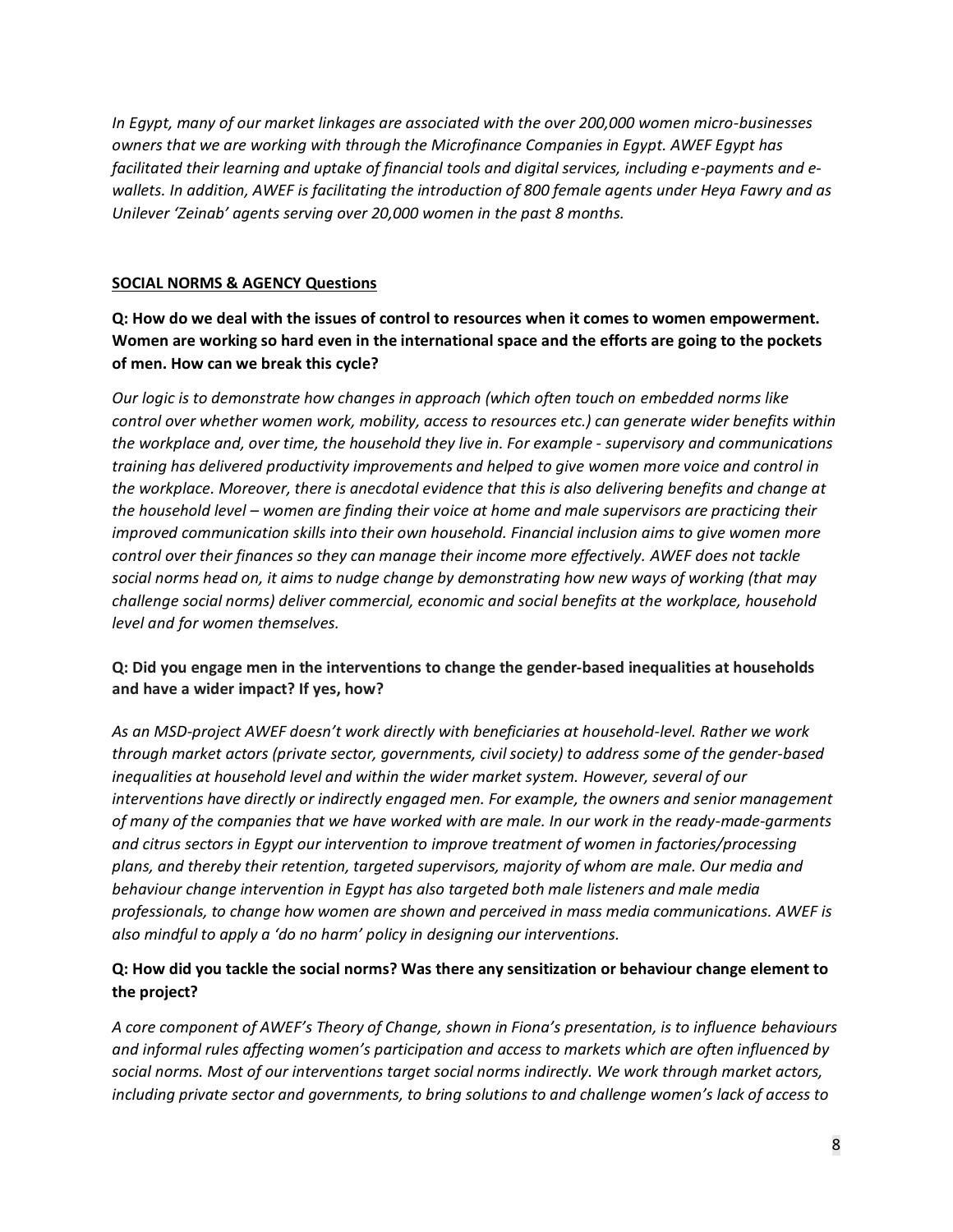*or participation in target markets. When working with market actors, our interventions either directly challenge existing norms (e.g. introducing female mobile money agents), work around social norms (e.g. enabling women to control their finances through mobile wallets), or seek to reinforce positive social norms or norms which are evolving in a positive way (e.g. women's ownership and control over mobile phones they own).* 

*However we realize that working only taking a facilitative approach working through market actors would limit our ability to effect large-scale systemic change in social norms. Under our Egypt country program we therefore decided to reinforce these activities by tackling social norms directly through a mass media awareness-raising campaign. Under our Egypt program AWEF has worked directly with several market actors in the media industry to directly address and seek to influence the evolution of social norms that constrain women's workforce participation and economic independence. This included an award for creative arts/media projects that challenge harmful stereotypes; direct engagement with content creators and media professionals around gender norms and; innovative radio programming. We will be publishing a brief on lessons learned from these interventions shortly.*

## **Q: Digitising processes for women sometimes raises questions around reducing social interactions which can be important for women (networks of support, exposure to new information and presence in society). Did you find any downsides noted by women in this respect?**

*On the contrary, women were excited to know and learn more about the services. However, their lack of financial and digital literacy or lack of awareness of the benefits of new services has limited adoption of new services. To tackle this support has encouraged approaches that encourage learning. For example, use of female agents and additional training so they can help women understand how they can use and benefit from digital services. AWEF's work with Tasaheel in Egypt also included financial and digital literacy training which has subsequently been embedded in Tasaheel's delivery model.* 

## **Q: By supporting home based businesses, where as mentioned a lot of women are also due to social norms and restrictions on mobility, how do you ensure that you are not unintentionally further enforcing these social norms?**

*The Arab Region in which AWEF operates is a region of deeply embedded social norms that are the result of decades, and in some cases centuries, of patriarchal communities and tightly woven familial-based societies. Operating in this context AWEF needed to find innovative ways of addressing these norms within our market-based programming, while being mindful of the degree to which we could expect these norms to shift within the lifetime of the project or indeed push communities to adopt new norms that didn't align with their cultural context. We would argue that the home-based licensing intervention allows women to work around and shape social norms that restrict their mobility. By empowering homebased workers, we are helping women elevate their role and status in the household. As women formalise their businesses and connect to new buyers, they need more freedom to be able to grow their business. As male members of the household and communities see the economic benefits from this process, they are more likely to be open to giving women more freedom to run their business. As described in our [blog](https://seepnetwork.org/Blog-Post/Discovering-A-Route-to-Formalize-Women-Owned-Businesses-in-Jordan) on the intervention, a number of the female home-based entrepreneurs have also engaged their male family members to establish a family business. This suggests some incremental shifts in social norms is happening.*